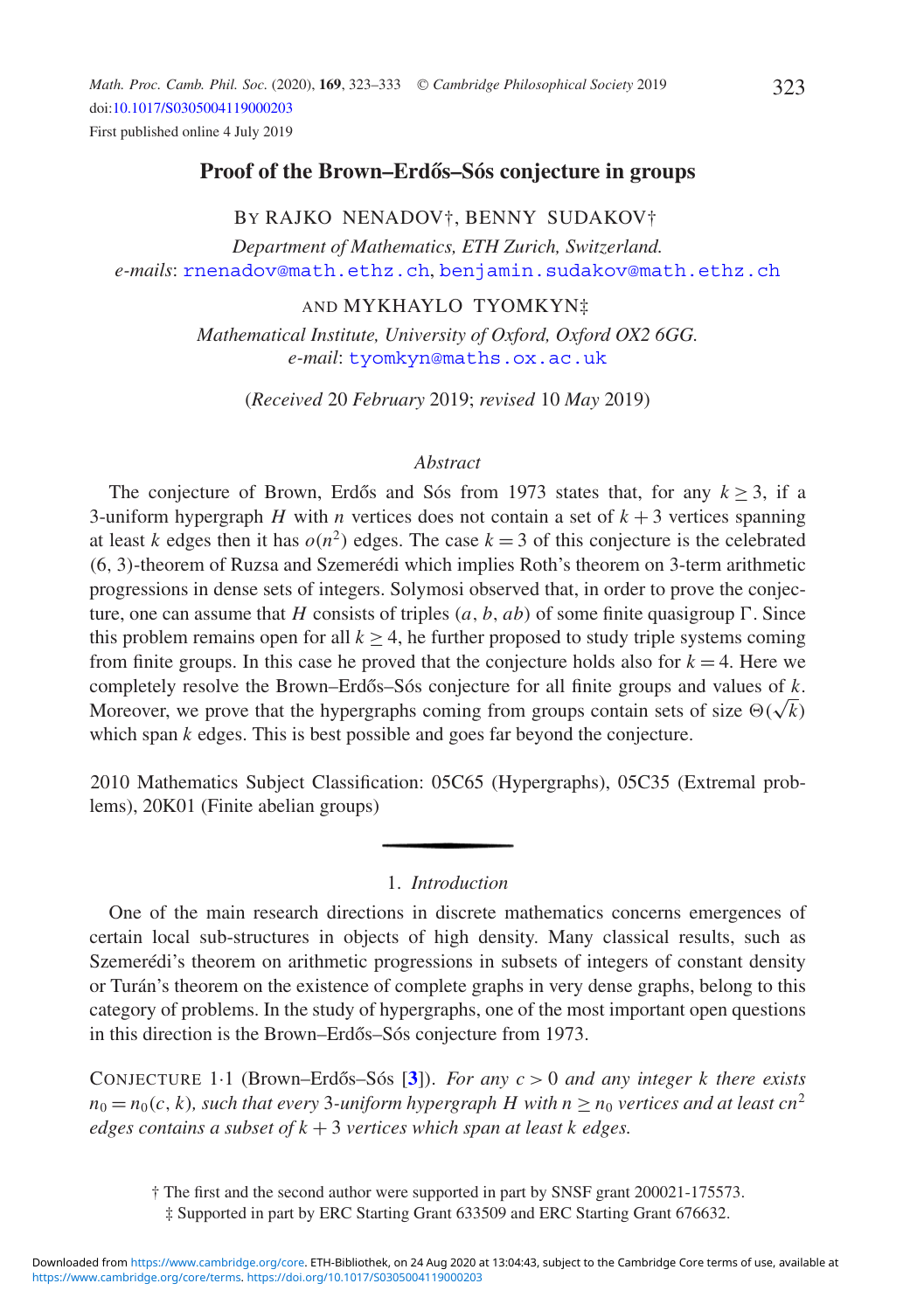### 324 RAJKO NENADOV, BENNY SUDAKOV AND MYKHAYLO TYOMKYN

Already the simplest case  $k = 3$  of this conjecture, which is usually called the  $(6, 3)$ problem, had many interesting consequences. In particular, in the course of proving it Ruzsa and Szemerédi [**[17](#page-10-0)**] used Szemerédi's regularity lemma to obtain an auxiliary result which is now known as the *triangle-removal lemma*. This lemma and its extensions have many striking application in combinatorics, number theory and theoretical computer science. For example, it implies Roth's theorem [**[16](#page-10-1)**] on 3-term arithmetic progressions in dense sets of integers and its stronger *corner* version by Ajtai and Szemerédi [**[1](#page-9-1)**] (see [**[19](#page-10-2)**]). A removal lemma for larger complete graphs was later obtained by Erdős, Frankl and Rödl [[5](#page-9-2)] in the course of extending the (6, 3)-theorem of Ruzsa and Szemerédi to higher uniformities. Deriving a hypergraph removal lemma was one of the driving forces behind development of the hypergraph regularity method (see, e.g., [**[15](#page-10-3)**]), with one of the main applications in mind being a simpler proof of Szemerédi's theorem [**[22](#page-10-4)**] which generalises Roth's theorem to arithmetic progressions of arbitrary length.

Despite a lot of research over the last 40 years, the Brown–Erdős–Sós conjecture remains open for all values  $k \geq 4$ . The best upper bound on the number of vertices which are known to span *k* edges is  $k + 2 + \lfloor \log k \rfloor$ , obtained by Sárközy and Selkow [[18](#page-10-5)].

It is not difficult to see that we may assume *H* is linear, that is no two edges share more than one vertex. Indeed, if a pair of vertices in *H* is shared by *k* edges, then this already gives  $k + 2$  vertices spanning at least *k* edges. Otherwise a simple greedy argument produces a linear subgraph *H'*  $\subset$  *H* of size at least  $(c/k)n^2$ . Furthermore, by partitioning vertices of *H'* at random into three parts we obtain a tripartite hypergraph  $H''$  with  $\left(\frac{2}{9}\right)\left(\frac{c}{k}\right)n^2$  edges. These hyperedges can be seen as entries of a partial  $n \times n$  Latin square. Using a result of Evans [[7](#page-9-3)] which states that every partial  $n \times n$  Latin square can be embedded into a  $2n \times 2n$  Latin square, Solymosi [[20](#page-10-6)] observed that, by the previous, the Brown–Erdős–Sós conjecture can be phrased in terms of quasigroups<sup>[1](#page-1-0)</sup>.

<span id="page-1-1"></span>CONJECTURE 1.2. *For every integer*  $k \geq 3$  *and c* > 0*, there exists*  $n_0 \in \mathbb{N}$  *such that if*  $\Gamma$  *is a* finite quasigroup with  $|\Gamma| \ge n_0$ , then for every set S of triples of the form  $(a, b, ab) \in \Gamma^3$ *with*  $|S| \ge c |\Gamma|^2$  *there exists a subset*  $T \subseteq \Gamma$  *of*  $k + 3$  *elements which spans at least k triples from S, that is, at least k triples from S belong to*  $T^3$ .

*Remark.* Without loss of generality, here and in the rest of the paper, we assume that every triple (as a set) appears in *S* only once. Moreover for every such triple we fix some ordering (*a*, *b*, *ab*) in which the third element is the product of the first two.

As a step towards understanding this conjecture, Solymosi [**[20](#page-10-6)**] suggested to consider the case where  $\Gamma$  is a *group*. In particular, he showed that the Brown–Erdős–Sós conjecture for groups holds also when  $k = 4$ . Very recently, while we were completing this paper, Solymosi and Wong [[21](#page-10-7)] made a further step towards Brown–Erdős–Sós conjecture in groups. They proved that for any group and every set of quadratically many triples (*a*, *b*, *ab*) there are infinitely many values of *k* such that there is a set of size  $(3/4 + o(1))k$  spanning at least *k* triples. In their result the value of *k* can not be chosen in advance and depends on the group and more importantly on the set of triples.

<span id="page-1-0"></span><sup>&</sup>lt;sup>1</sup>Recall that a finite set  $\Gamma$  forms a quasigroup under a binary operation if it satisfies all group axioms except associativity, or, combinatorially, if its multiplication table forms a Latin square.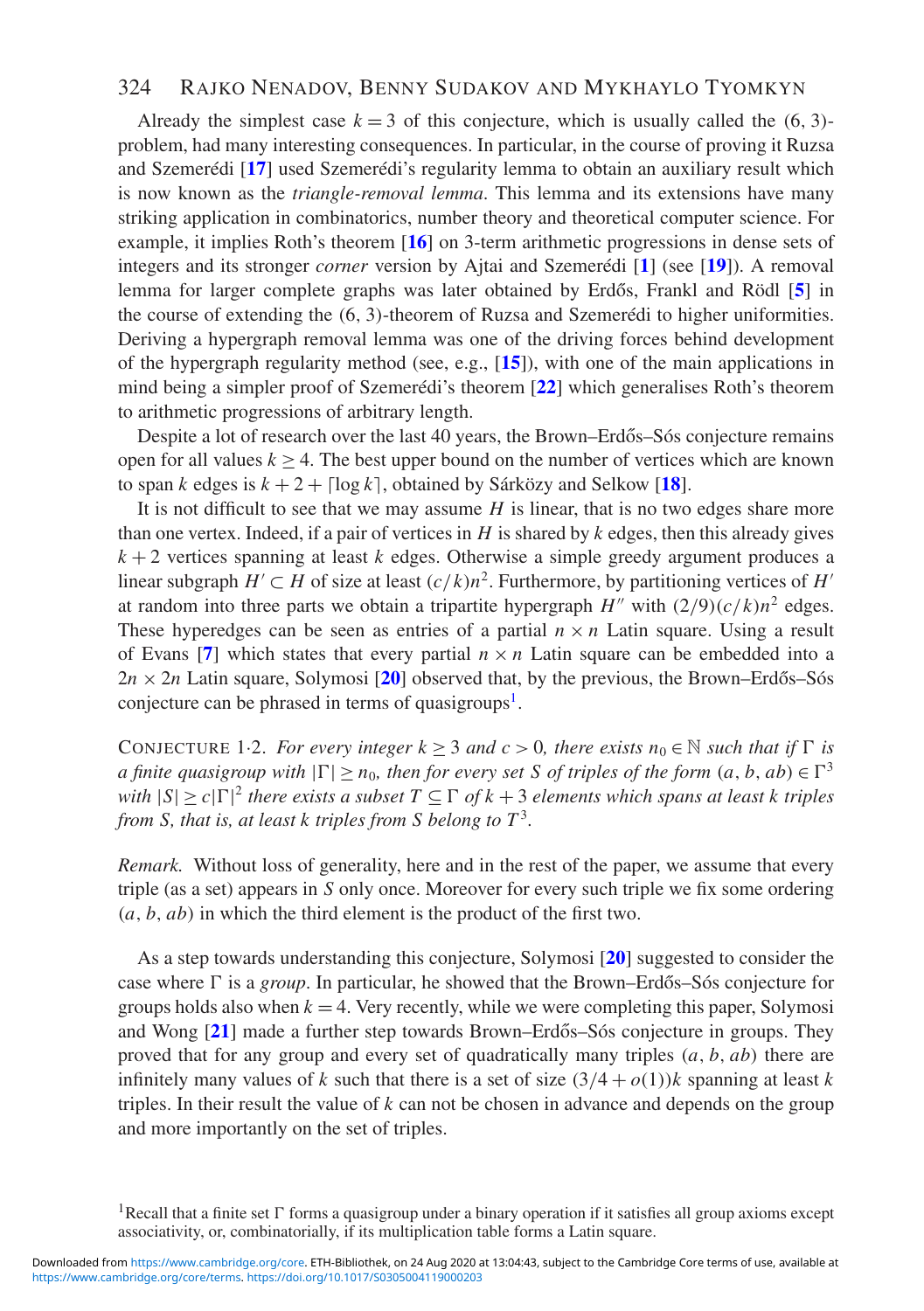In this paper we completely resolve Brown–Erdős–Sós problem in groups for all values of *k*. Unlike Conjecture [1](#page-1-1)·2 which, if true, would be optimal, we show that in the case of for *k*. Onlike Conjecture 1.2 which, if they would be optimal groups there are already sets of size  $O(\sqrt{k})$  spaning *k* triples.

<span id="page-2-0"></span>THEOREM 1.3. *For every integer*  $k \geq 3$  *and*  $c > 0$ , *there exists*  $n_0 \in \mathbb{N}$  *such that if*  $\Gamma$  *is a* finite group with  $|\Gamma| \ge n_0$ , then for every set S of triples of the form  $(a, b, ab) \in \Gamma^3$  with  $|S| \ge c |\Gamma|^2$  there exists a subset of  $\Gamma$  of size at most

$$
\min\left\{k+3, 8\sqrt{k}\right\}
$$

*which spans at least k triples from S.*

Note that, since our hypergraphs are linear, the bound of  $\Theta(\sqrt{k})$  is tight up to a constant factor. Interestingly, as  $8\sqrt{k}$  does not depend on *c* we have that triple systems coming from groups are much denser locally than globally.

*Note added in proof* . After this paper was written we learned that Theorem 1·3 was proved independently by Long [**[12](#page-9-4)**], and a weaker result (where constant in front of  $\sqrt{k}$  depends on density *c* of triples) was obtained independently by Wong [**[23](#page-10-8)**].

### 2. *Proof of Theorem [1](#page-2-0)*·*3*

In the proof of Theorem  $1·3$  $1·3$  we utilise two classical theorems in additive combinatorics: the density version of the Gallai–Witt theorem [**[8](#page-9-5)**, **[10](#page-9-6)**, **[15](#page-10-3)**] (also known as the multidimensional Szemerédi's theorem) and the multidimensional density Hales–Jewett theorem [**[4](#page-9-7)**, **[9](#page-9-8)**, **[13](#page-9-9)**]. Let us recall them here, starting with the former.

<span id="page-2-1"></span>THEOREM 2·1. Let d be a positive integer, R be a finite subset of  $\mathbb{N}^d$ , and  $c > 0$ . If  $n > 0$  $n_0(d, R, c)$  *is sufficiently large, then every subset*  $C \subseteq [n]^d$  *of size*  $|C| \geq cn^d$  *contains a homothetic copy of R, that is there exist*  $s \in [n]^d$  *and an integer*  $t \ge 1$  *such that*  $s + tR \subseteq C$ *.* 

Let  $m, d$  and  $z$  be integers, with  $d \leq m$ . A *d*-dimensional combinatorial subspace of a cube  $[z]^m$  is defined as follows: partition the ground set  $[m]$  into  $z + d$  sets  $X_1, \ldots, X_z$  $W_1, \ldots, W_d$  such that  $W_1, \ldots, W_d$  are non-empty; the subspace consists of all sequences  $x = (x_1, \ldots, x_m) \in [z]^m$  such that  $x_i = j$  whenever  $i \in X_j$  and *x* is constant on each set *W<sub>j</sub>*, that is if  $i, i' \in W_j$  then  $x_i = x_{i'}$ . There is an obvious isomorphism between  $[z]^d$  and any *d*-dimensional combinatorial subspace: the sequence  $a = (a_1, \ldots, a_d)$  is sent to the sequence *x* such that  $x_i = j$  whenever  $i \in X_j$  and  $x_i = a_j$  whenever  $i \in W_j$ . With this notion at hand, we are ready to state the multidimensional density Hales–Jewett theorem.

<span id="page-2-2"></span>THEOREM 2·2. *For every c* > 0 *and every pair of integers z and d there exists a positive integer MDHJ*(*z*, *d*, *c*) *such that, for*  $m \geq MDHJ(z, d, c)$ , *every subset*  $C \subseteq [z]^m$  *of size*  $|C| \geq c z^m$  *contains a d-dimensional combinatorial subspace of*  $[z]^m$ .

We now prove Theorem  $1·3$ .

*Proof of Theorem* 1.[3.](#page-2-0) Let  $\Gamma$  be a finite group with  $|\Gamma| > n_0$ , for some sufficiently large  $n_0$ . Let  $G \subseteq \Gamma$  be an arbitrary subgroup of  $\Gamma$ . Recall that the sets of both left and right cosets of *G* partition the elements of the group  $\Gamma$ . Therefore direct product of such cosets  $\ell G \times Gr$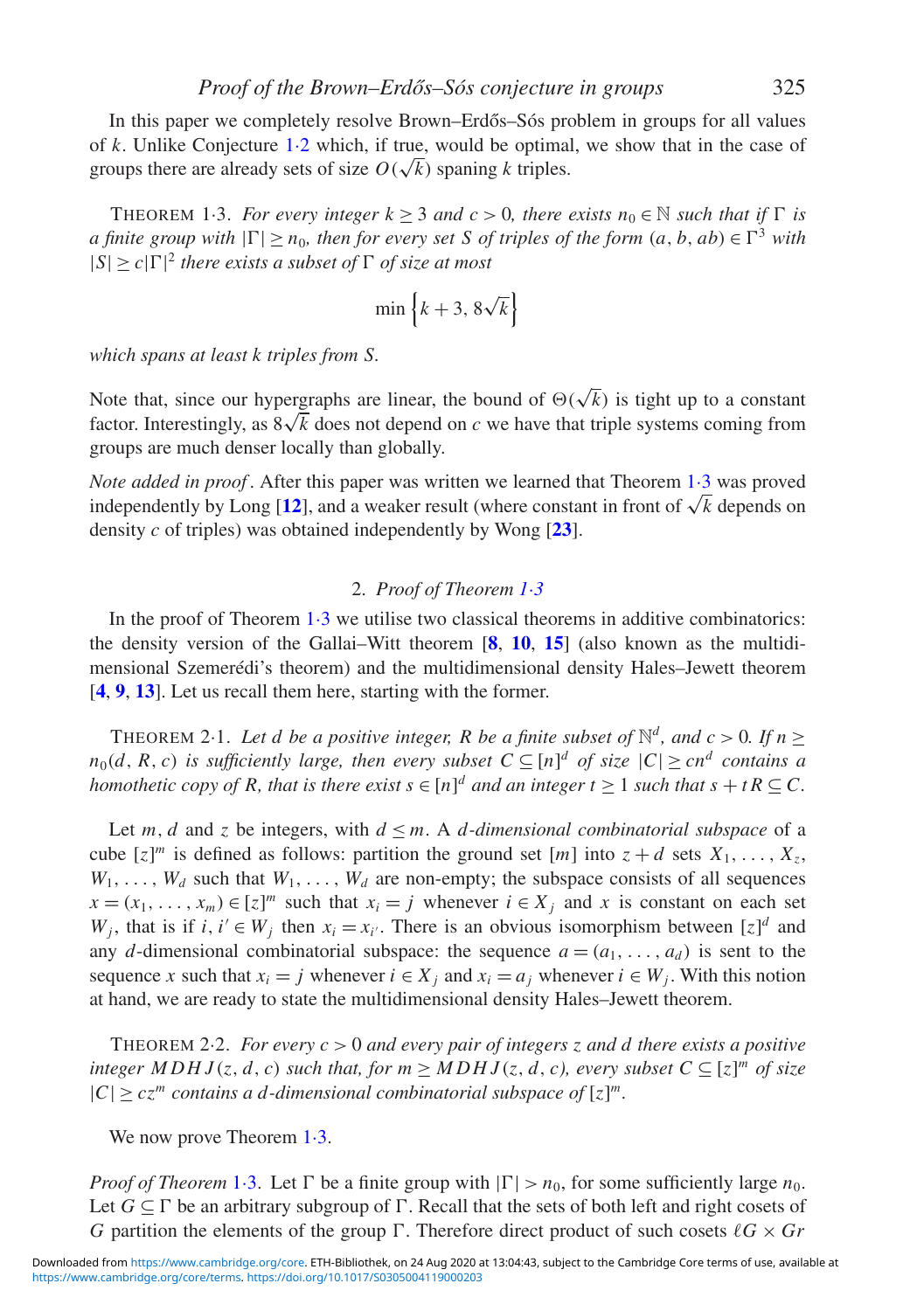# 326 RAJKO NENADOV, BENNY SUDAKOV AND MYKHAYLO TYOMKYN

partitions  $\Gamma \times \Gamma$  into sets of size  $|G|^2$ . Thus, by averaging there exist  $\ell, r \in \Gamma$  such that the set

$$
S_{\ell,r} = S \cap \{(a, b, ab) : a \in \ell G, b \in Gr\}
$$

is of size at least  $|S_{\ell,r}| \ge c |G|^2$ . Let

$$
S' = \{(a, b, ab) : a, b \in G \text{ such that } (\ell a, br, \ell abr) \in S\},
$$

and note that  $|S'| = |S_{\ell,r}|$ . Crucially, for any sets *A*,  $B \subseteq G$  and  $P \subseteq AB$  such that

<span id="page-3-0"></span>
$$
|S' \cap A \times B \times P| \ge k,\tag{2-1}
$$

we have

$$
|S \cap \ell A \times Br \times \ell Pr| \geq k.
$$

Therefore, to prove the theorem it suffices to find such sets A, B and P in G with  $|A|$  +  $|B|+|P| \le \min\{k+3, 8\sqrt{k}\}.$ 

By an observation of Erdős and Straus  $[6]$  $[6]$  $[6]$ ,  $\Gamma$  contains an abelian subgroup  $\Gamma'$  with  $|\Gamma'| \ge 0.9 \log |\Gamma|$ . A better (and tight) estimate on the size of a largest abelian subgroup was obtained by Pyber [**[14](#page-10-9)**], however this results relies on the classification of finite simple groups and for our purposes a much more elementary result of Erdős and Straus suffices. In fact, any estimate which allows us to assume that  $\Gamma'$  is sufficiently large, provided  $\Gamma$  is large, would do as well.

Let *K* and *m* be sufficiently large constants (*m* will depend on *K*) which we choose later. From the fundamental theorem of finite abelian groups we have that  $\Gamma'$  is isomorphic to a direct sum of the form

$$
\bigoplus_{i=1}^h \mathbb{Z}_{q_i}^{m_i},
$$

where all  $q_i$ 's are distinct. Therefore, by choosing  $n_0$  to be large enough we can assume that there exists some  $i \in [h]$  such that either  $q_i > K$  or  $m_i > m$ . For brevity let us call  $q_i = q$  and  $m_i = m$ . By the above discussion, in the first case we can reduce problem to  $\mathbb{Z}_q$  and in the second to  $\mathbb{Z}_q^m$ . In both cases, for the rest of the proof we switch to additive notation.

*Case* 1:  $q \ge K$ . Let  $C \subseteq [q]^2$  be a subset consisting of all  $(a, b) \in \mathbb{Z}_q^2$  such that  $(a, b, a +$ *b*) ∈ *S*<sup>'</sup>, and note that  $|C| \geq cq^2$ . Choose *K* sufficiently large, so that we can apply Theorem [2](#page-2-1)·1 to find  $s = (s_1, s_2) \in \mathbb{Z}^2$  and some positive integer *t* such that  $s + tR \subset C$ , where  $R =$  $[k]^2$ .

Let  $A = \{s_1 + ti : i \in [h]\}$  and  $B = \{s_2 + tj : j \in [h]\}$ , for  $h = \lfloor \sqrt{k} \rfloor$ . Note that for every *a* ∈ *A* and *b* ∈ *B* we have  $(a, b)$  ∈ *C* and thus  $(a, b, a + b)$  ∈ *S*<sup> $\prime$ </sup>. Therefore, by the choice of *h*, the sets *A*, *B* and  $P = A + B$  satisfy [\(2](#page-3-0)·1). As  $A + B \subset \{s_1 + s_2 + t\ell : \ell \in [2, 2h]\}$ , we or *h*, the sets *A*, *B* and  $P = A + B$  satisfy (2.1). As  $A + B \subset \{s_1 + s_2 + t\}$ :<br>have  $|A + B| < 2h$ . Thus  $|A| + |B| + |P| < 4h \le 8\sqrt{k}$ , with room to spare.

We apply a similar approach to find sets with the sum of sizes at most  $k + 3$ . For that choose  $A = \{s_1 + ti : i \in [h]\}$ , this time with  $h = [k/2]$ , and  $B = \{s_2 + t, s_2 + 2t\}$ . If k is even set  $P = A + B$ , and otherwise  $P = (A + B) \setminus \{s_1 + ht + s_2 + 2t\}$ . A routine check shows that in both cases the obtained sets satisfy  $(2-1)$  $(2-1)$  and  $|A|+|B|+|P|=k+3$ .

*Case* 2:  $q < K$ . Choose *m* to be sufficiently large so that we can apply density Hales– Jewett theorem (Theorem 2.[2\)](#page-2-2) with *c*,  $d = k$  and  $z = K^2$ . Our aim is to show there exists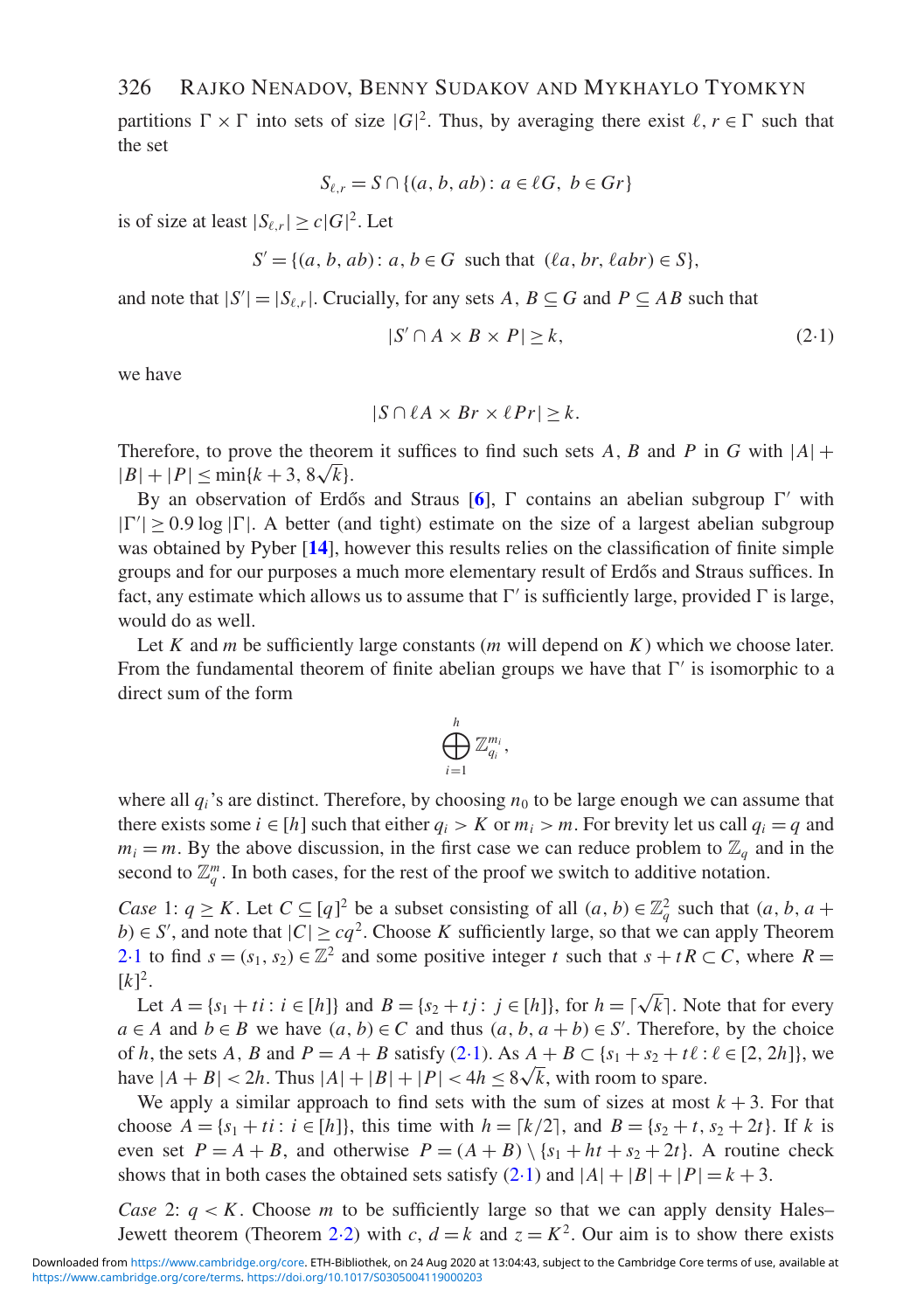a *k*-dimensional vector space  $W \subseteq Z_q^m$  and  $\hat{a}, \hat{b} \in Z_q^m$  such that for every  $a \in \hat{a} + W$  and  $b \in \hat{b} + W$  we have  $(a, b, a + b) \in S'$ . Before we prove that such *W* and  $\hat{a}$ ,  $\hat{b}$  exist, let us first show how it implies the existence of desired sets *A*, *B* and  $P \subseteq A + B$ .

Let  $u_1, \ldots, u_k$  be an arbitrary basis of *W*. Let  $d \in \mathbb{N}_0$  be the largest integer such that *q*<sup>2*d*</sup> ≤ *k*, and then let *t* ∈ N be the smallest integer such that  $t^2q^{2d}$  ≥ *k*. In particular, we have  $1 \leq t < q$ . Set

$$
W' = \left\{ \lambda_1 u_1 + \dots + \lambda_{d+1} u_{d+1} : \lambda_1, \dots, \lambda_d \in [0, q-1], \lambda_{d+1} \in [0, t-1] \right\}.
$$

For  $A = \hat{a} + W'$  and  $B = \hat{b} + W'$  we have  $(a, b, a + b) \in S'$  for every  $a \in A$  and  $b \in B$ , thus the choice of *t* and *d* implies that the sets *A*, *B* and  $P = A + B$  satisfy [\(2](#page-3-0).1). As  $A + B$  is of size at most  $2tq^d$ , we have  $|A| + |B| + |P| \le 4tq^d$ . If  $t = 1$  then  $q^{2d} = k$ , thus  $4tq^d \le 4\sqrt{k}$ . Otherwise, for  $t > 2$  we have

$$
(t/2)^2 q^{2d} \le (t-1)^2 q^{2d} < k,
$$

which implies  $4tq^d < 8\sqrt{k}$ . In either case, we have  $|A| + |B| + |P| \le 8\sqrt{k}$ , as desired.

As in Case 1, a similar approach is also used to find subsets with the sum of sizes  $k + 3$ . Let  $h = |k/(2q - 1)|$ ,  $t = \frac{(k - h(2q - 1))/2}{2}$  and set

$$
A = \hat{a} + \{\lambda u_i : \lambda \in [0, q - 1] \text{ and } i \leq h\} \cup \{\lambda u_{h+1} : \lambda \in [0, t - 1]\}
$$

and

$$
B=\hat{b}+\{0, u_1, \ldots, u_h, u_{h+1}\}.
$$

Note that  $|A| = h(q - 1) + t$  and  $|B| = h + 2$ . Again, for  $a \in A$  and  $b \in B$  we have  $(a, b, a + b) \in S'$ . This time we do not take  $P = A + B$ , which would be too large, but only a subset of it, namely

$$
P = \hat{a} + \hat{b} + \{\lambda u_i : \lambda \in [0, q - 1] \text{ and } i \leq h\} \cup \{\lambda u_{h+1} : \lambda \in [0, t]\}.
$$

Moreover, if  $k - h(2q - 1)$  is not even then  $P := P \setminus \{tu_{h+1}\}\)$ . Note that  $|P| = h(q - 1) +$  $t + 1$  when  $k - h(2q - 1)$  is even and  $|P| = h(q - 1) + t$  otherwise. Thus, it is easy to verify that  $|A|+|B|+|P|=k+3$ . Let us briefly check that  $(2-1)$  $(2-1)$  is also satisfied. We do this only in the case  $k - h(2q - 1)$  is even. The other case is done analogously. First, for every  $i \in \{1, \ldots, h\}$  and every

$$
a \in \hat{a} + {\lambda u_i : \lambda \in [0, q-1]}
$$
 and  $b \in {\{\hat{b}, \hat{b} + u_i\}}$ 

we have  $a + b \in P$ . Overall this amounts to  $h \cdot 2q - (h - 1)$  triples in *S'*. Similarly, for every

$$
a \in \hat{a} + {\lambda u_{h+1} : \lambda \in [0, t-1]}
$$
 and  $b \in {\{\hat{b}, \hat{b} + u_i\}}$ 

we again have  $a + b \in P$ , which contributes additional max(0, 2*t* − 1) triples (notice that we have already counted  $(\hat{a}, \hat{b}, \hat{a} + \hat{b})$  in the previous step). Using  $2t = k - 2hq + h$  we conclude that this amounts to *k* triples in total.

It remains to show, using Theorem 2·[2,](#page-2-2) that a desired *k*-dimensional vector subspace  $W \subseteq Z_q^m$  and elements  $\hat{a}$ ,  $\hat{b}$  exist. Consider a subset  $C \subseteq V^m$ , where  $V = \mathbb{Z}_q \times \mathbb{Z}_q$ , which contains an element

$$
((a_1,b_1),\ldots,(a_m,b_m))
$$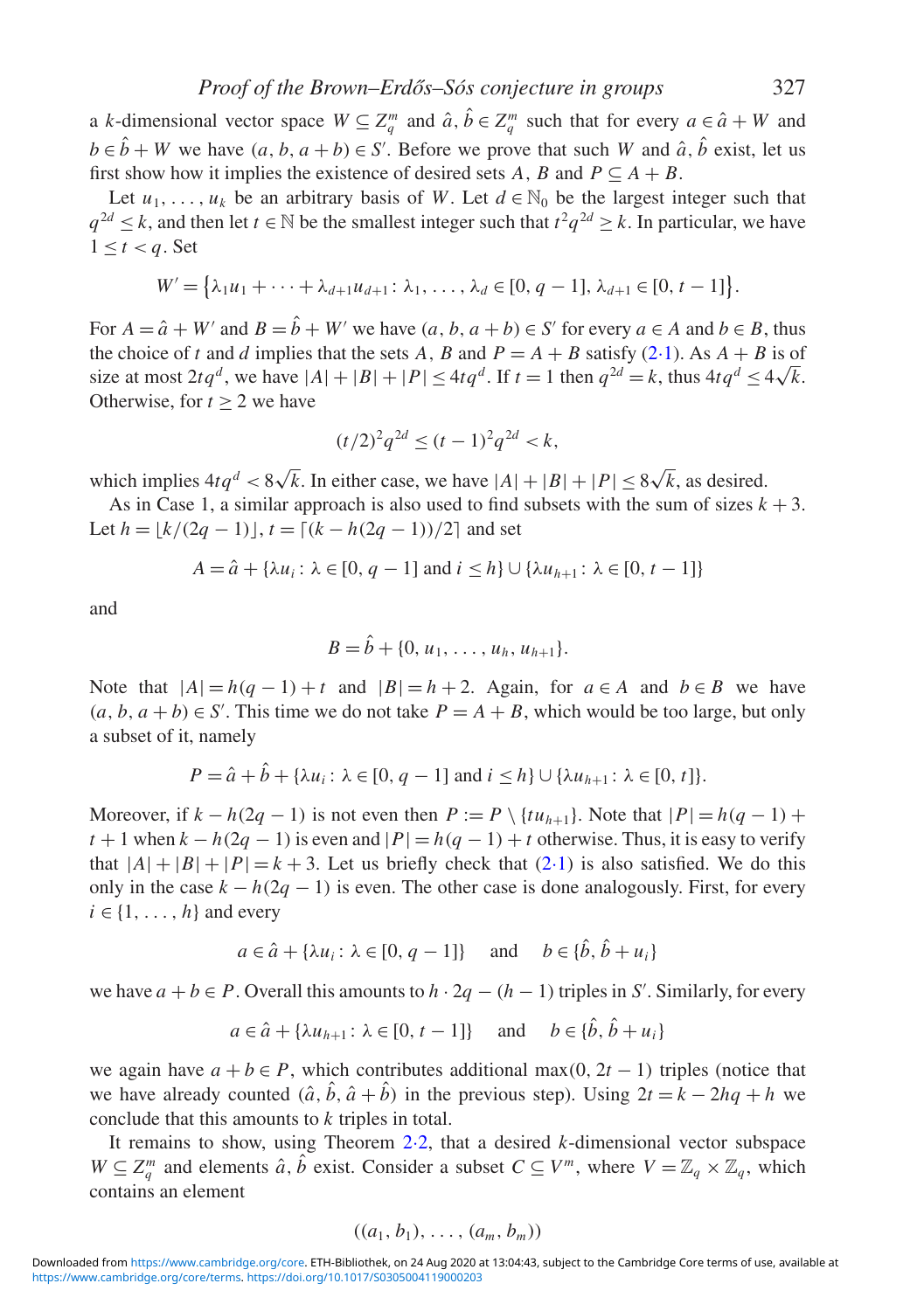if and only if  $(a, b, a + b) \in S'$  for  $a = (a_1, ..., a_m)$  and  $b = (b_1, ..., b_m)$ . As  $|C| \ge$  $c(q^m)^2 = c|V|^m$  $c(q^m)^2 = c|V|^m$  $c(q^m)^2 = c|V|^m$  and *m* is sufficiently large, by Theorem 2.2 the set *C* contains a *k*-dimensional combinatorial subspace. Let  $\{X_{(e_1,e_2)}\}_{(e_1,e_2)\in V}$  and  $W_1,\ldots,W_k$  be the partition of [*m*] corresponding to this subspace. Define  $\hat{a} \in \mathbb{Z}_q^m$  by setting  $\hat{a}_i = j$  for every  $i \in \bigcup_{e_2 \in \mathbb{Z}_q} X_{(j,e_2)}$  and, similarly,  $\hat{b}_i = j$  for every  $i \in \bigcup_{e_1 \in \mathbb{Z}_q} X_{(e_1,j)}$ . For all  $i \in W_1 \cup \ldots \cup W_k$ set  $\hat{a}_i = \hat{b}_i = 0$ . Furthermore, let  $u_1, \ldots, u_k \in \mathbb{Z}_q^m$  be vectors defined as  $(u_i)_j = 1$  for  $j \in W_i$ and  $(u_i)_j = 0$  otherwise, for  $i \in [k]$ . It is clear that they are independent in  $\mathbb{Z}_q^m$  and therefore span a *k*-dimensional vector subspace, which we denote by *W*.

Let us briefly check that the obtained *W* and  $\hat{a}$ ,  $\hat{b}$  have the desired property. Consider some  $a = (a_1, \ldots, a_m) \in \hat{a} + W$  and  $b = (b_1, \ldots, b_m) \in \hat{b} + W$ . Then  $((a_1, b_1), \ldots, (a_m, b_m))$ belongs to a *k*-dimensional combinatorial subspace of  $V<sup>m</sup>$  which is given by the partition  ${X_{(e_1,e_2)}|_{(e_1,e_2)\in V}}$  and  $W_1,\ldots,W_k$ . As this combinatorial subspace lies in *C*, from the definition of *C* we conclude  $(a, b, a+b) \in S'$ .

#### 3. *Concluding remarks*

Theorem [1](#page-2-0)·3 shows that triples coming from groups contain much denser subsets than Theorem [1](#page-2-0)·3 shows that triples coming from groups contain internations subsets than conjectured. Determining the best possible constant *C* in the  $C\sqrt{k}$ -term of Theorem 1·3 remains an interesting problem. We were able to do it for cyclic groups  $\mathbb{Z}_n$ , where we obtain  $C = \sqrt{12}$ . We believe that the proof, which is presented in the Appendix, is interesting in its own right as it establishes a correspondence between the Brown–Erdős–Sós conjecture for Z*<sup>n</sup>* and the following discrete isoperimetric problem. Recall that the *edge-boundary* of a vertex set *S* in a graph is defined as  $\partial_e(S) := e(S, \overline{S})$ , that is the number of edges leaving *S*. The edge-isoperimetric problem for a graph *G* (that may be infinite) and an integer *k* asks to find the minimum edge-boundary of vertex sets of size *k* in *G*.

<span id="page-5-0"></span>Here we are particularly concerned with *G* being the two-dimensional triangular lattice *T* , where the above question was answered by Harper [**[11](#page-9-11)**, theorem 7·2].

THEOREM 3·1 ([[11](#page-9-11)]). *There exists a nested family of vertex sets in T,*  $S = (S_k)_{k \in \mathbb{N}}$ *, with*  $|S_k| = k$ , such that each  $S_k$  minimizes the edge-boundary over all sets of size k. The family *S contains all balls in the lattice metric of T , i.e. regular hexagons.*

The following figure visualises  $S$ : the set  $S_k$  consists of all vertices labelled 1 through  $k$ .



The proof in [**[11](#page-9-11)**] is not elementary, as it makes use of some powerful abstract tools that can be applied to various other isoperimetric problems. It might be therefore of independent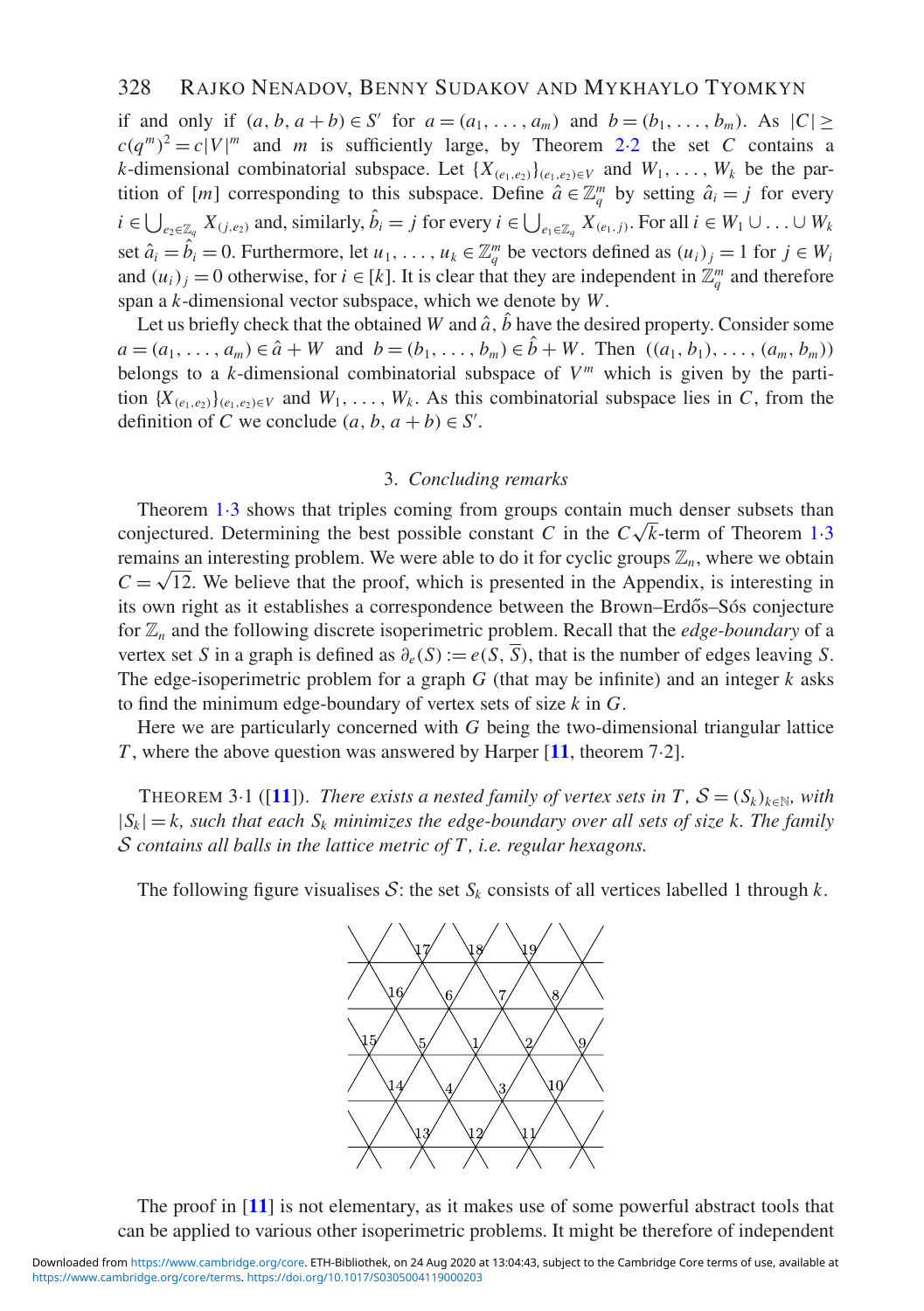interest that as a by-product of determining the correct constant in Theorem [1](#page-2-0).3 for  $\mathbb{Z}_n$ , we, somewhat unexpectedly, obtain a short elementary proof of Harper's theorem. Recently Angel, Benjamini and Horesh [**[2](#page-9-12)**, theorem 2·4] proved an edge-isoperimetric inequality for planar triangulations which generalises Harper's theorem. Our result can be viewed as an extension of Theorem [3](#page-5-0)·1 in a different direction, as we determine the minimum number of axis-parallel lines occupied by any set of *k* points in *T* .

Finally, it would be interesting to determine the correct constant also in the  $\mathbb{Z}_q^m$ -case as this would in turn yield the optimal constant in Theorem 1·[3.](#page-2-0)

#### *Appendix*

Here we shall determine the sharp constant in Theorem [1](#page-2-0).3 for cyclic groups. For a set of points  $P \subseteq \mathbb{Z}^2$  define

$$
g(P) := |\{x : (x, y) \in P\}| + |\{y : (x, y) \in P\}| + |\{z : (x, y) \in P, x + y = z\}|.
$$

That is,  $g(P)$  measures the total number of rows, columns and lines of form  $x + y = c$ ('diagonals' for short – note that we completely ignore the diagonals of the type  $x = y + c$ ) occupied by points in *P*. Let

$$
g(k) = \min_{|P|=k} g(P).
$$

<span id="page-6-0"></span>The following lemma shows that  $g(k)$  precisely determines the size of a smallest subset which is guaranteed to span at least *k* edges, in the case where  $\Gamma = \mathbb{Z}_n$ .

LEMMA 2. *For every integer*  $k \geq 3$  *and*  $c > 0$ *, there exists*  $n_0 \in \mathbb{N}$  *such that if*  $n \geq n_0$  *then for every set S of triples of the form*  $(a, b, a + b) \in \mathbb{Z}_n^3$  *with*  $|S| \ge cn^2$ , *there exists a subset of*  $\mathbb{Z}_n$  *of size g(k) which spans at least k triples from S. Moreover, there exists a set S of n<sup>2</sup>/64 triples in which every subset of size g*(*k*) − 1 *spans less than k edges.*

*Proof.* Let *S* be a given set of triples, and let  $C \subseteq [n]^2$  be the set of points containing all  $(a, b)$  such that  $(a, b, a + b) \in S$ . In other words, each point in *C* corresponds to a triple from *S*. Next, let  $P \subseteq [m]^2$  be a set of *k* points such that  $g(P) = g(k)$ , where  $m \in \mathbb{N}$ , clearly, depends only on  $k$ . By Theorem 2.[1,](#page-2-1)  $C$  contains a homothetic copy of  $P$ , that is there exist some  $s \in [n]^2$  and an integer *t* such that  $s + t P \subseteq C$ . We claim that the *k* edges corresponding to points in  $s + t$  *P* span at most  $g(k)$  elements of  $\mathbb{Z}_n$ . This easily follows from the observation that  $g(s + t) = g(P) = g(k)$  and the number of different elements  $a + b$ where  $(a, b) \in s + t$  *P* is at most the size of the set

$$
Q = \{ z \colon (a, b) \in s + tP, a + b = z \},\
$$

where the addition is done in  $\mathbb{Z}$  instead of  $\mathbb{Z}_n$  (hence,  $|Q \mod n|$  can be strictly smaller than  $|O|$ ).

Let us now exhibit a set of triples *S* which shows the optimality of  $g(k)$ . Consider two intervals in  $\mathbb{Z}_n$ :  $A = [n/8, 2n/8 - 1]$  and  $B = [2n/8, 3n/8 - 1]$ . Then  $A + B =$  $[3n/8, 5n/8 - 2]$  and, in particular, *A,B* and  $A + B$  are disjoint. Let *S* the set of all triples  $(a, b, a + b)$  where  $a \in A$  and  $b \in B$ , and note that  $|S| = n^2/64$ . Identify each triple  $(a, b, a + b) \in S$  with a point  $(a, b) \in A \times B \subseteq \mathbb{Z}^2$ . Then for a set of *k* triples in *S*, corresponding to a set P of k points in  $\mathbb{Z}^2$ , the involved vertices in A, B and  $A + B$  correspond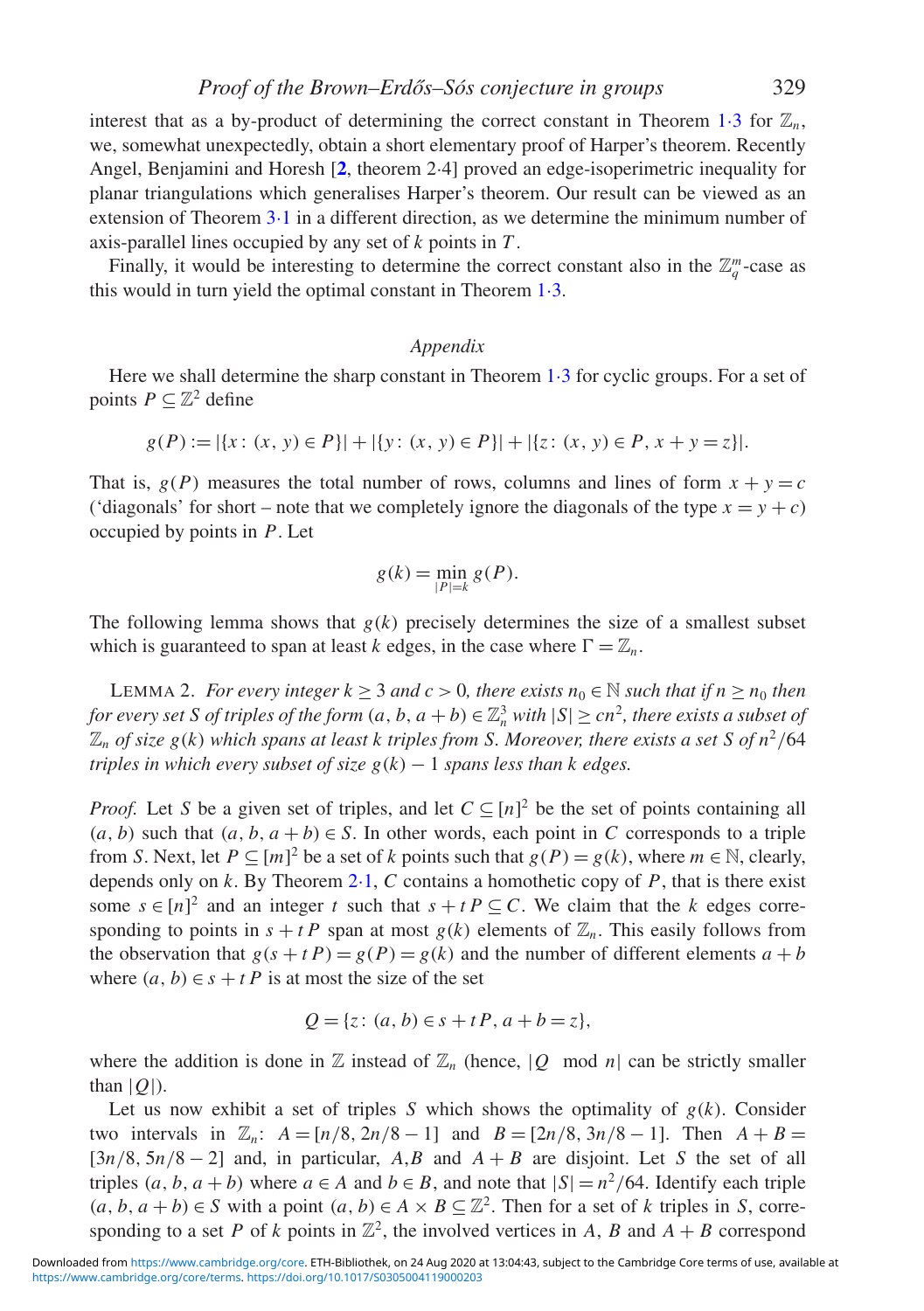to rows, columns and diagonals occupied by *P*, respectively, owing to disjointness of these sets. Hence, any set of *k* edges necessarily span at least *g*(*k*) elements.

<span id="page-7-0"></span>The following theorem determines the growth rate of  $g(k)$  and, by Lemma [2,](#page-6-0) tight bounds on the size of a smallest set which spans *k* edges in additive triples coming from  $\Gamma = \mathbb{Z}_n$ .

```
THEOREM 3. g(k) = (1 + o(1))\sqrt{12k}.
```
We prove Theorem [3](#page-7-0) by considering a dual problem: given an integer *m*, what is *h*(*m*), the size of a largest set of points  $P \subseteq \mathbb{Z}^2$  such that  $g(P) = m$ ? Note that *g* and *h* are inverse functions, in the sense that if  $g(k) = m$  and  $g(k') > m$  then  $k \le h(m) < k'$ .

To determine the growth rate of *h*, consider some fixed sets  $A, B \subseteq \mathbb{Z}$ , with  $|A| = a$ ,  $|B| = b$ , and let  $h(A, B, \ell)$  be the largest number of points in  $A \times B$  occupying at most  $\ell$ diagonals. The following lemma, which is the heart of the proof of Theorem [3,](#page-7-0) shows that we can assume *A* and *B* to be intervals.

<span id="page-7-1"></span>LEMMA 4.  $h(A, B, \ell) \leq h([a], [b], \ell)$ .

*Proof.* We apply induction on  $\ell$ ; for  $\ell = 0$  there is nothing to prove. Suppose that the statement holds for  $\ell - 1$ , for some  $\ell > 1$ . Let C be a set of  $\ell$  diagonals (recall that we only consider diagonals of the form  $x + y = z$ , for some integer *z*) and suppose, towards a contradiction, that  $P = C \cap (A \times B)$  satisfies  $|P| > h([a], [b], \ell)$ .

Let  $A = \{x_1, \ldots, x_a\}$  and  $B = \{y_1, \ldots, y_b\}$  such that  $x_i < x_{i+1}$  and  $y_i < y_{i+1}$ . For each point  $(x_i, y_j) \in A \times B$  consider the point  $(i, j) \in [a] \times [b]$ , and let

$$
D = \{(i, j) : (x_i, y_j) \in P\} \subseteq [a] \times [b]
$$

be the set of all such points. Let  $P' \subseteq [a] \times [b]$  be a set of points which is a certificate for  $h([a], [b], \ell - 1)$ , and recall that *P'* is a union of  $\ell - 1$  diagonals intersecting  $[a] \times [b]$ . In particular, if  $(i, j) \notin P'$  then  $(x, y) \notin P'$  for every  $x \in [a]$  and  $y \in [b]$  such that  $x + y =$  $i + j$ . Note that

$$
|D| = |P| > h([a], [b], \ell) \ge h([a], [b], \ell - 1) = |P'|
$$

thus there exists some  $(i, j) \in D \setminus P'$ . Let  $P_1 = \{(x, y) \in A \times B : x + y = x_i + y_j\} \subseteq P$  and  $P_2 = P \setminus P_1$ . In other words,  $P_1$  consists of all the points of *P* which lie on the same diagonal as  $(x_i, y_i)$ , and  $P_2$  are all the points which remain after removing this diagonal.

CLAIM 5.

$$
|P_1| \le |\{(x, y) \in [a] \times [b] : x + y = i + j\}| = |T|.
$$

*Proof.* Let

$$
D_1 = \{(u, w) : (x_u, y_w) \in P_1\}.
$$

Note that  $(i, j) \in D_1 \cap T$  and define  $D_1^- := \{(x, y) \in D_1 : x < x_i\}$ . For all  $x, y$  with  $x + y =$  $x_i + y_j$  we have at most one such *y* for every *x* and vice versa, and if  $x < x_i$  then  $y > y_i$ . Since there are at most  $i - 1$  values  $x < x_i$  and at most  $b - j$  values  $y < y_i$ , we get

$$
|D_1^-| \le \min\{i-1, b-j\} = |T \cap ([i-1] \times [b])|.
$$

[https://www.cambridge.org/core/terms.](https://www.cambridge.org/core/terms) <https://doi.org/10.1017/S0305004119000203> Downloaded from [https://www.cambridge.org/core.](https://www.cambridge.org/core) ETH-Bibliothek, on 24 Aug 2020 at 13:04:43, subject to the Cambridge Core terms of use, available at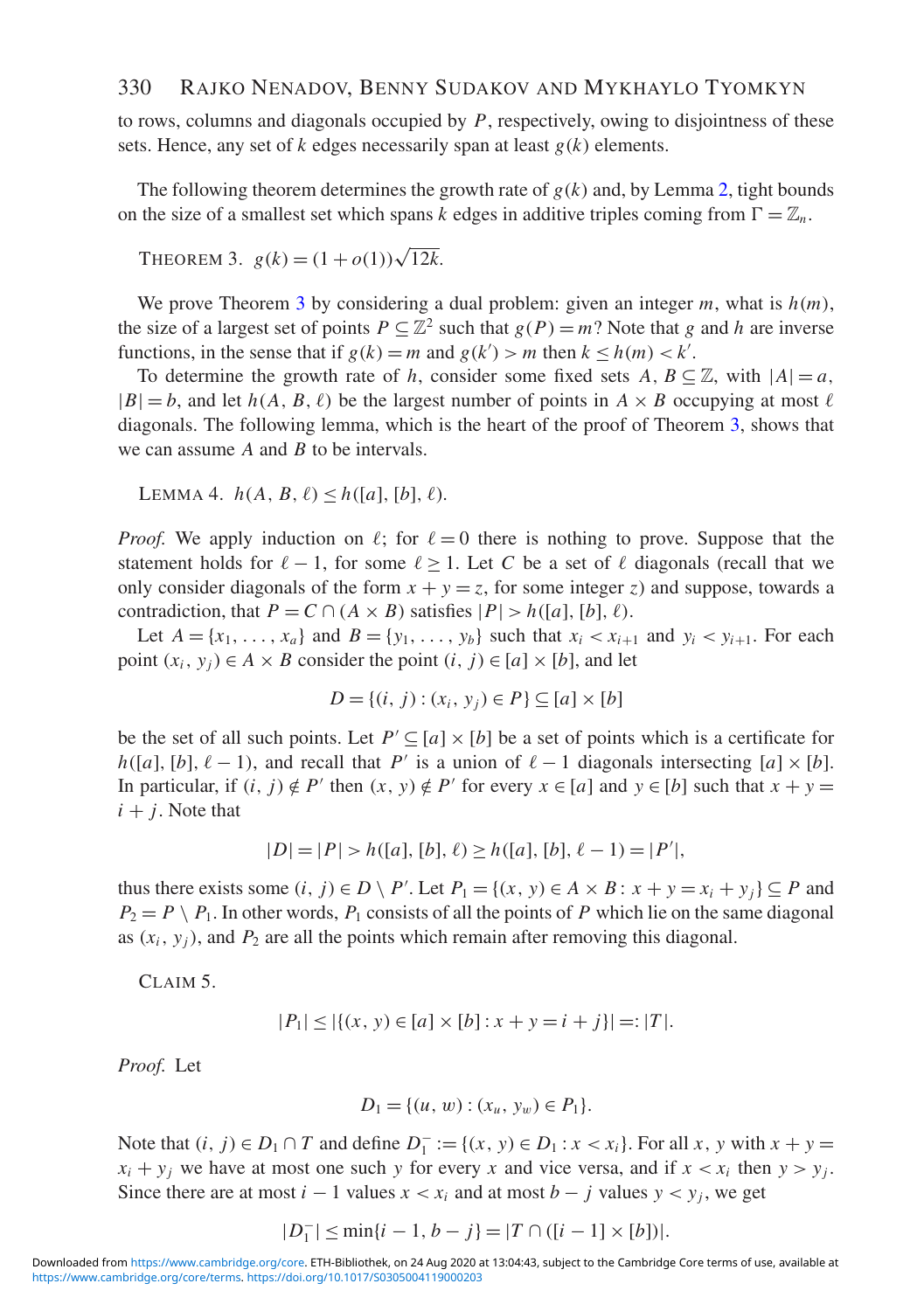*Proof of the Brown–Erd ˝os–Sós conjecture in groups* 331

Analogously, for  $D_2^+ := \{(x, y) \in D_1 : x > x_i\}$  we obtain

$$
|D_2^-| \leq |T \cap ([i+1] \times [b])|,
$$

and the claim follows by addition.

By the induction hypothesis we have

$$
|P_2| \le h(A, B, \ell - 1) \le h([a], [b], \ell - 1) = |P'|,
$$

and since  $P' \cap T = \emptyset$ , by an earlier observation, we obtain

$$
h([a], [b], \ell) \ge |P'| + |T| \ge |P_2| + |P_1| = |P| > h([a], [b], \ell),
$$

thus a contradiction. This proves the induction step, and the statement follows.

The previous lemma reduces the problem of estimating  $h(m)$  to finding integers  $a, b, \ell$ , such that  $a + b + \ell = m$ , which maximize  $h([a], [b], \ell)$ .

*Proof of Theorem* [3.](#page-7-0) To prove the theorem it suffices to determine the growth rate of *h*(*m*). By Lemma [4,](#page-7-1) for any integer *m* we have that

 $h(m) = \max \{h([a], [b], \ell) : a, b, \ell \in \mathbb{N} \text{ such that } a + b + \ell = m\}.$ 

<span id="page-8-0"></span>For brevity, we write  $h([a], [b], \ell) =: h(a, b, \ell)$ .

CLAIM 6.  $h(m)$  *is realised by*  $h(a, b, \ell)$ *, where*  $|m/3| < a, b, \ell < [m/3]$ *.* 

*Proof.* Let  $d_i(a, b)$  be the size of the *i*-th largest intersection of a diagonal with  $[a] \times [b]$ . Then, for  $a \leq b$ , we have

$$
d_1 = \cdots = d_{b-a+1} = a, d_{b-a+2} = d_{b-a+3} = a-1, \ldots, d_{a+b-2} = d_{a+b-1} = 1.
$$

A term by term comparison of  $h(a, b, \ell) = \sum_{i=1}^{\ell} d_i(a, b)$  and  $h(a+1, b-1, \ell) =$ <br> $\sum^{\ell} d(a+1, b-1)$  shows that to sobjey  $h(m)$  we must have  $|h-a| < 1$  Similarly  $\sum_{i=1}^{l} d_i(a+1, b-1)$  shows that to achieve *h*(*m*) we must have  $|b-a| \leq 1$ . Similarly, by comparing  $h(a, a, \ell)$  with  $h(a + 1, a + 1, \ell - 2)$  and  $h(a - 1, a - 1, \ell + 2)$ , and  $h(a, a+1, \ell)$  with  $h(a+1, a+2, \ell-2)$  and  $h(a-1, a, \ell+2)$  (alternatively, it is not difficult to see that  $h(a, b, c) = h(a, c, b) = h(b, c, a)$  always holds) we obtain that  $h(m)$  is realised when *a*, *b*, *c* are within 1 of each other. We omit the straightforward calculations.

By the above discussion

$$
h(a, a, a) = a + 2(a - 1) + \dots + 2(a/2) + o(a^2) = 2\binom{a}{2} - 2\binom{a/2}{2} + o(a^2) = (3/4)a^2 + o(a^2).
$$

Therefore

$$
h(m) = \frac{3}{4}(m/3)^2 + o(m^2) = \frac{m^2}{12} + o(m^2).
$$

Inverting the function yields  $g(k) = (1 + o(1))\sqrt{12k}$ , completing the proof of Theorem [3.](#page-7-0)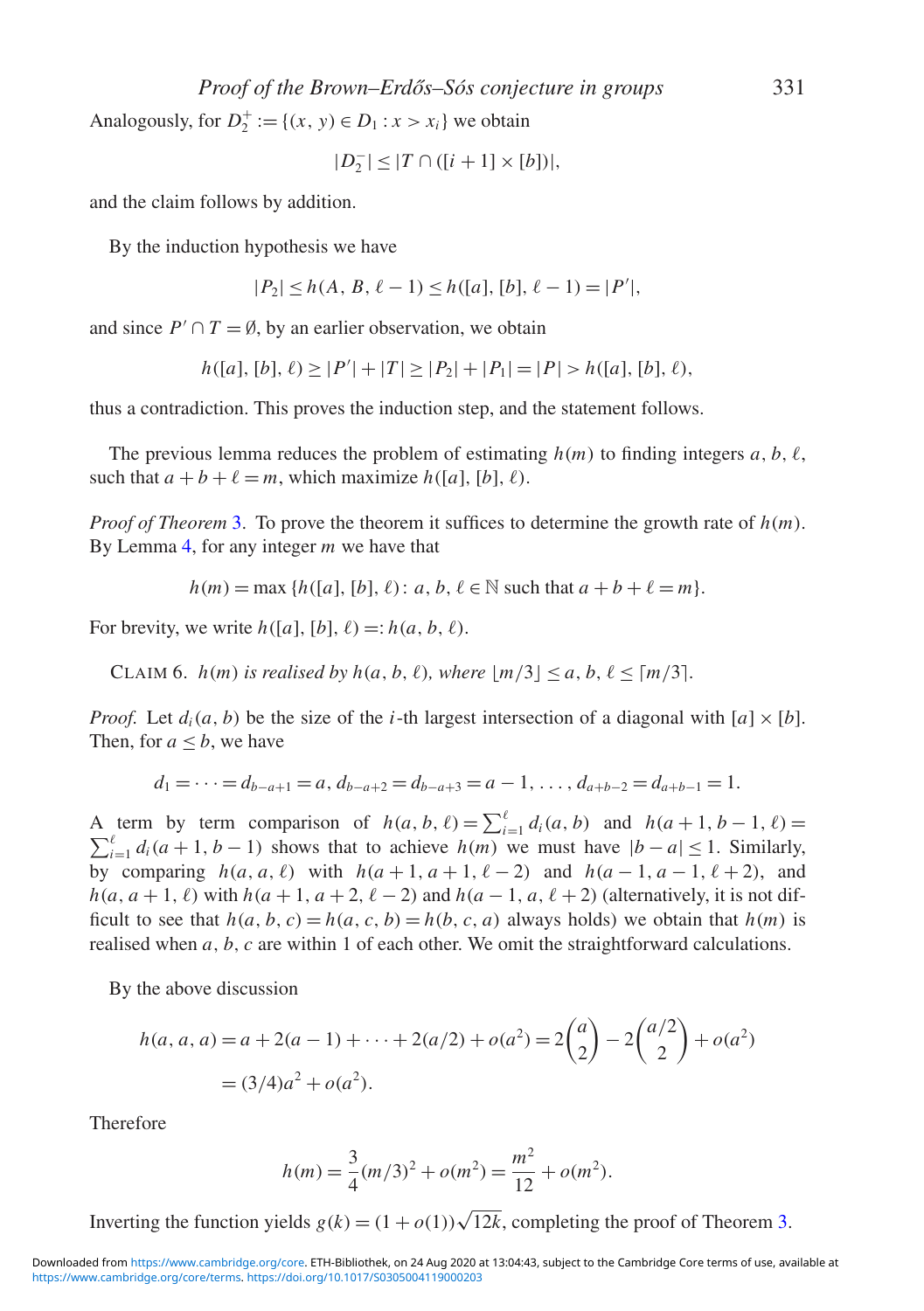### 332 RAJKO NENADOV, BENNY SUDAKOV AND MYKHAYLO TYOMKYN

Note that as a corollary of Theorem [3](#page-7-0) we immediately obtain an asymptotic version of Harper's theorem (Theorem 3·[1\)](#page-5-0). Too see this, observe that the triangular lattice *T* is isomorphic to the square lattice with all the diagonals  $x + y = c$  'drawn in' (formally: the Cayley graph on  $\mathbb{Z}^2$  generated by (1, 0), (0, 1) and (1, -1)), where in the latter the edge-boundary of a set *P* satisfies

<span id="page-9-13"></span>
$$
\partial_e(P) \ge 2g(P) \ge 2g(|P|). \tag{A.1}
$$

Thus, by Theorem [3](#page-7-0) we obtain  $\partial_e(P) > 4(1 + o(1))\sqrt{3}|P|$ , which asymptotically matches the edge-boundary of the regular hexagons.

To derive Theorem [3](#page-5-0)·1 in full from here, note that in the course of the proof we determine  $g(k)$  via  $h(m)$  precisely. Since the extremal sets claimed in Theorem [3](#page-5-0)·1 are also extremal sets for  $g(k)$  (as the corresponding unions of rows, columns and diagonals are extremal for  $h(m)$ ), Theorem  $3.1$  $3.1$  follows.

Finally, note that Harper's theorem does not claim a complete classification of extremal sets for the edge-isoperimetric problem on *T* . In fact, for most values for *k* it is easy to see that even up to isometry there is more than one extremal example. That said, the extremal examples *are* unique for values of *k* that are volumes of balls in *T* . This can be deduced from our argument as follows. If *P* is extremal, by  $(A.1)$  it has to have no 'gaps' (the intersection with each of the three axes has to be an interval), and be extremal for  $g(k)$ . However, the regular hexagon of radius *a* in *T* corresponds in  $T'$  to the union of the  $2a + 1$  longest diagonals in  $[2a + 1] \times [2a + 1]$ , which, by a uniqueness analysis in Claim [6,](#page-8-0) is the unique up to dilation extremal set for  $h(3(2a + 1))$  and therefore the unique gap-free extremal set for  $g(k)$ .

*Acknowledgements.* We would like to thank Asaf Shapira for arranging the third author's visit to ETH Zurich where this research was conducted.

#### **REFERENCES**

- <span id="page-9-1"></span>[1] M. AJTAI and E. SZEMERÉDI. Sets of lattice points that form no squares. *Stud. Sci. Math. Hungar.* **9** (1975), 9–11.
- <span id="page-9-12"></span>[2] O. ANGEL, I. BENJAMINI and N. HORESH. An isoperimetric inequality for planar triangulations. *Discrete Comput. Geom.* (2018), 1–8.
- <span id="page-9-0"></span>[3] W. BROWN, P. ERDOS and V. SOS. On the existence of triangulated spheres in 3-graphs, and related problems. *Period. Math. Hungar.* **3**(3-4) (1973), 221–228.
- <span id="page-9-7"></span>[4] P. DODOS, V. KANELLOPOULOS and K. TYROS. A simple proof of the density Hales–Jewett theorem. *Int. Math. Res. Not.* (12) (2014), 3340–3352.
- <span id="page-9-2"></span>[5] P. ERDÓS, P. FRANKL and V. RÖDL. The asymptotic number of graphs not containing a fixed subgraph and a problem for hypergraphs having no exponent. *Graphs Combin.*, **2**(1) (1986), 113–121.
- <span id="page-9-10"></span>[6] P. ERDOS˝ and E. STRAUS. How abelian is a finite group? *Linear Multilinear Algebra* **3**(4) (1976), 307–312.
- <span id="page-9-5"></span><span id="page-9-3"></span>[7] T. EVANS. Embedding incomplete latin squares. *Amer. Math. Monthly* **67**(10) (1960), 958–961.
- [8] H. FURSTENBERG and Y. KATZNELSON. An ergodic Szemerédi theorem for commuting transformations. *J. Anal. Math.* **34**(1) (1978), 275–291.
- <span id="page-9-8"></span>[9] H. FURSTENBERG and Y. KATZNELSON. A density version of the Hales–Jewett theorem. *J. Anal. Math.* **57**(1) (1991), 64–119.
- <span id="page-9-6"></span>[10] W. T. GOWERS. Hypergraph regularity and the multidimensional Szemerédi theorem. *Ann. of Math.* (2007), 897–946.
- <span id="page-9-11"></span>[11] L. H. HARPER. *Global Methods for Combinatorial Isoperimetric Problems*. Camb. Stud. Adv. Math. (Cambridge University Press, 2004).
- <span id="page-9-9"></span><span id="page-9-4"></span>[12] J. LONG. A note on the Brown–Erdős–Sós conjecture in groups. *Preprint* [\(arXiv:1902.07693\)](https://arXiv:1902.07693).
- [13] D. POLYMATH. A new proof of the density Hales–Jewett theorem. *Ann. of Math.* (2012), 1283–1327.